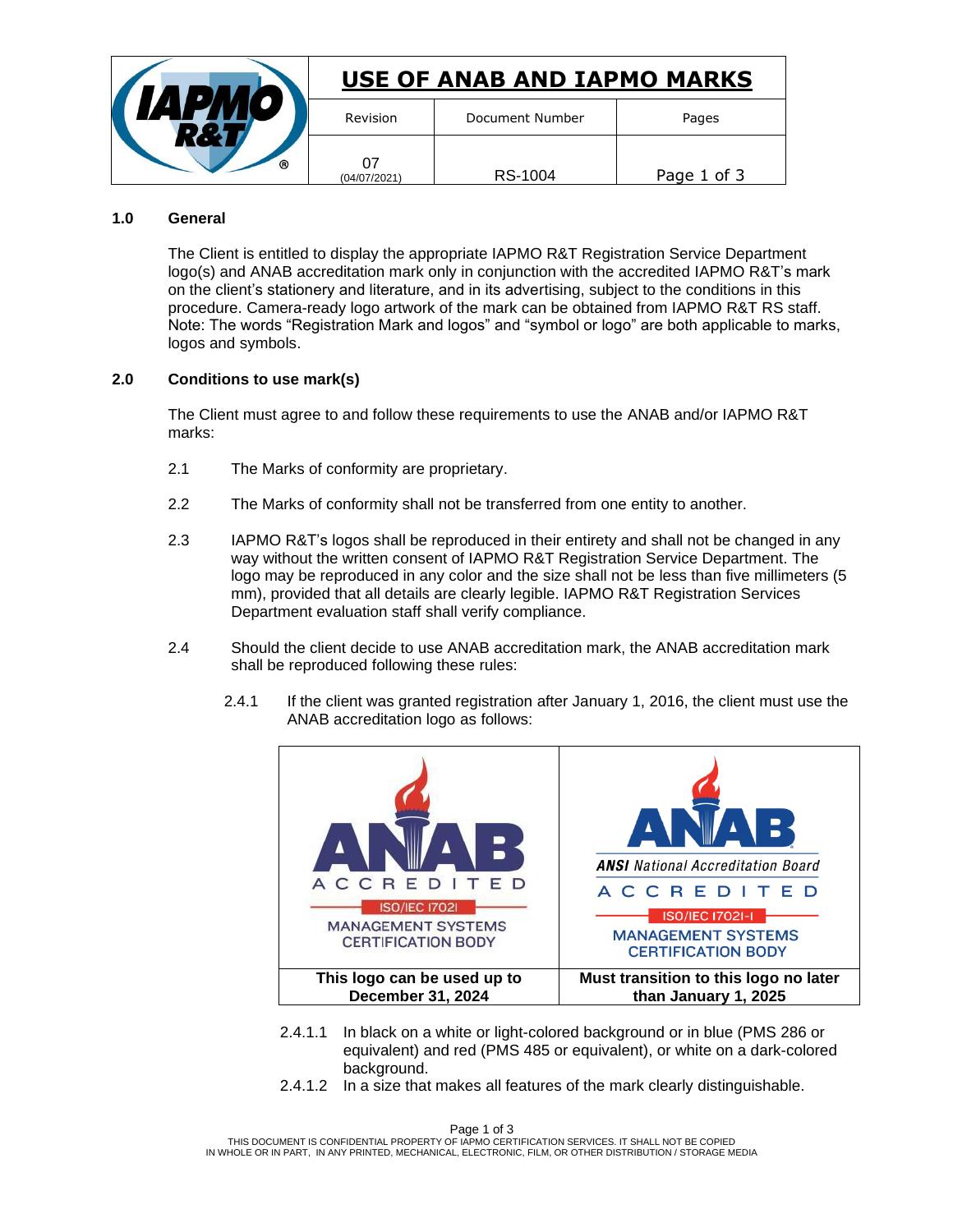

- 2.4.1.3 Without distortion of its dimensions.
- 2.4.1.4 Its size must not exceed the size of IAPMO R&T's mark.
- 2.4.1.5 May not place the ANAB accreditation mark in isolation from IAPMO R&T's mark.
- 2.5 Neither the logo(s) nor certificate(s) shall be used in such a manner as to misrepresent the registration awarded or to imply approval of any product or service.
- 2.6 Logos shall not be used on products, packages, or accompanying information in such a way as to suggest IAPMO R&T and/or ANAB have certified or approved any product, process, or service of a registered client, or in any other misleading manner. Product packaging is considered as that which can be removed without the product disintegrating or being damaged. Accompanying information is considered as part of the product.
	- 2.6.1 If larger boxes, etc., used for transportation include the mark(s), a statement must be included. This could be a clear statement that "(This product) was manufactured in a plant whose quality management system is certified/registered as being in conformity with ISO 9001:2015 and the certification body name or logo.
- 2.7 IAPMO R&T RS may also register laboratories, however, IAPMO R&T RS will make it clear that its mark may not be used on the laboratory test and calibration reports, as such reports are deemed to be products in this context.
- 2.8 If the Client wishes to publish parts of a test report that relates to products, processes, or services of the registered firm, a written agreement must be obtained from IAPMO R&T Registration Service Department.
- 2.9 Should the Client discover any misuse of the mark(s) of conformity, certificates, or logos, it is to be immediately reported to IAPMO R&T Registration Services Department, with corrective action taken.
	- 2.9.1 If corrective action is not satisfactory, the IAPMO R&T Registration Services Department will suspend, cancel, or withdraw certification, as appropriate.
- 2.10 Should the IAPMO R&T Registration Services Department discover the misuse, it will immediately notify the Client by registered mail using a Non-conformance Report. Corrective action must be taken, which may include public disclaimers.
	- 2.10.1 If corrective action is not satisfactory, the IAPMO R&T Registration Services Department will suspend, cancel, or withdraw certification, as appropriate.
- 2.11 Upon withdrawal of certification, the Client shall discontinue its use of all advertising matter that contains any reference thereto, including on letterhead, in any medium, and return any certification documents as required by IAPMO R&T Registration Services Department.